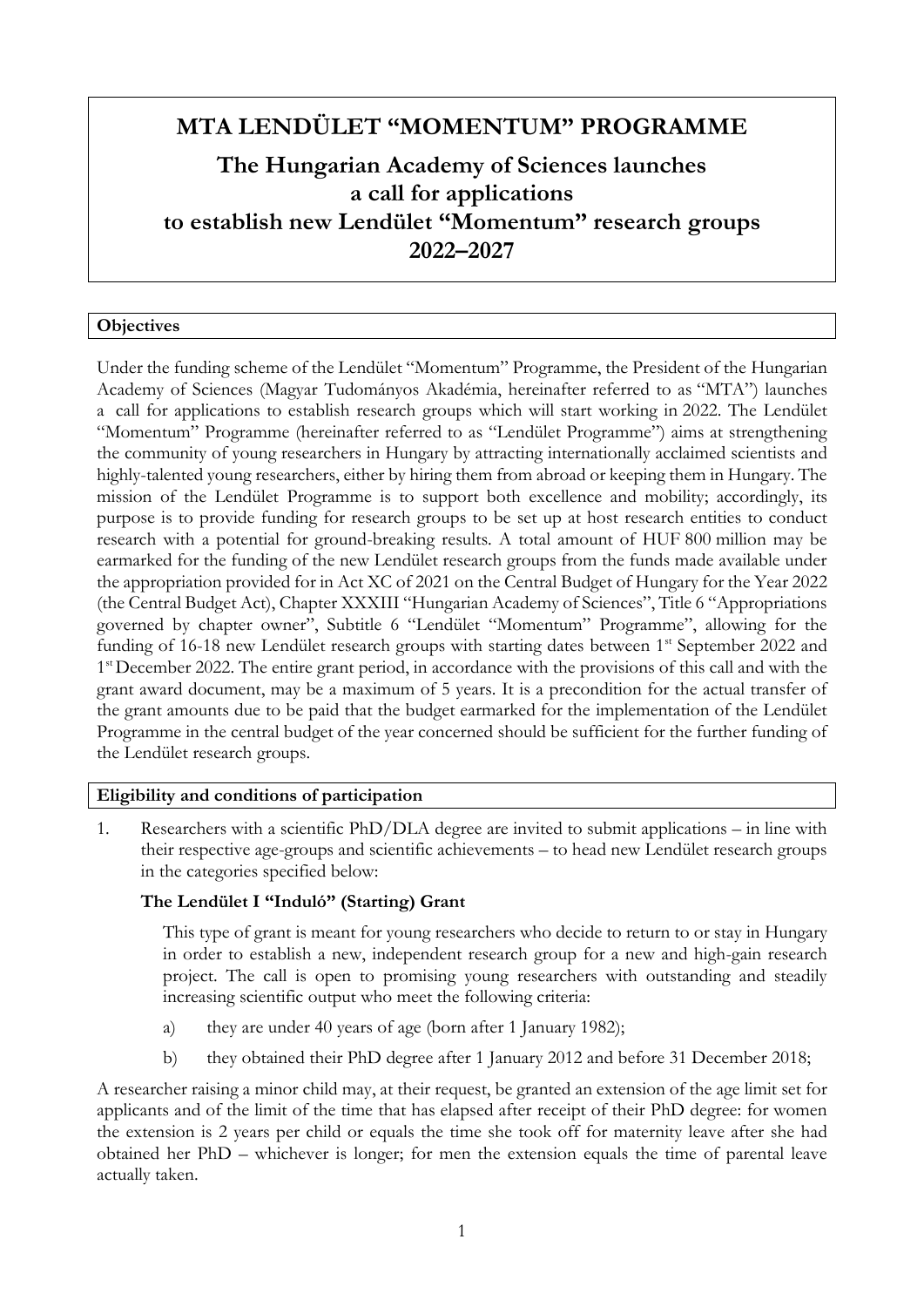- c) they have already obtained a prestigious Hungarian grant ("OTKA", "MTA Bolyai", "MTA Premium") or international postdoctoral or other research grant either as an individual researcher or as a head of a research group ("Principal Investigator").
- d) they have not received any Lendület grant before.

In the "Lendület I" category, a grant may be obtained only once.

Winners of this category must undertake to apply for one of the calls of the European Research Council (ERC) in the course of their Lendület project. A grantee's final report may only be qualified as "*successful – excellent*" if this requirement has been met.

# **The Lendület H "Haladó" (Advanced) Grant**

For researchers aiming to do frontier research on a specific subject or to continue their ongoing research project already yielding excellent results.

Eligible applicants are internationally renowned researchers with excellent and steadily increasing scientific output, having gained experience as research group heads ("Principal Investigators"), that is, recently they have either received a Lendület (I, II) grant, or "Élvonal" ("Frontline") grant or another, international grant comparable to a Lendület grant<sup>1</sup> (e.g. basic research grant for at least 4-5 years with a higher-than-average grant amount), so that their grant is either still in progress or has ended in the past 5 years (after 2017). In case of grants that are in progress the differences between the current project and the proposed project have to be described in detail.

Winners of this category must undertake to apply before the end of their  $3<sup>rd</sup>$  project year for the "Consolidator Grant" or "Advanced Grant" call of the European Research Council (ERC) or for another international call comparable to the Lendület Programme. They shall present their proposal submitted to either of the above in their three-year progress report. A grantee's three-year progress report may only be qualified "*successful – excellent*" if this requirement has been met.

2. Within the framework of the Lendület Programme, applications may be submitted for research activities to be conducted either at a research institution belonging to the Secretariat of the Loránd Eötvös Research Network ("Eötvös Loránd Kutatási Hálózat Titkársága"), or at a Hungarian institution of higher education or at a Hungarian public collection or public institution conducting scientific research according to its statutes (hereinafter altogether referred to as "research entity") as host institutions. Applications must be submitted jointly by the head of the host institution – that is, either the head of the institution or the rector of the institution of higher education hosting the research group – and the prospective Principal Investigator (hereinafter referred to as "PI") of the research group to be established. Only new research themes, or research themes that have been on the agenda of the research entity for no longer than five years, exhibiting considerable success, may be proposed in the application. The specific research theme must be in strategic alignment with a promising line of research attracting considerable international interest, that is, a line of research whose performance indicator is, based on international assessment, considered excellent and as having been continuously on the rise over the last five years, the details of which must be provided in the research plan.

 $\overline{a}$  $1$  These grants do not include (i) either domestic or international single-researcher scholarships and postdoctoral fellowships (e.g. "MSCA", "OTKA" or "MTA PD"); (ii) those international consortium grants where the researcher is only a participant, not the leader of the consortium (e.g. leader of the Hungarian group or member of the international governing body of an EU research network, except where the researcher was the applicant); (iii) strategic grants evaluated on national level where the primary evaluation criterion is the suitability of the institution and not that of the researcher (e.g. "NAP", "GINOP", "INTERREG").

In case the applicant is unsure of his/her eligibility, he/she can ask the Lendület Jury for an opinion via the Department of Grant Management of the Secretariat of MTA.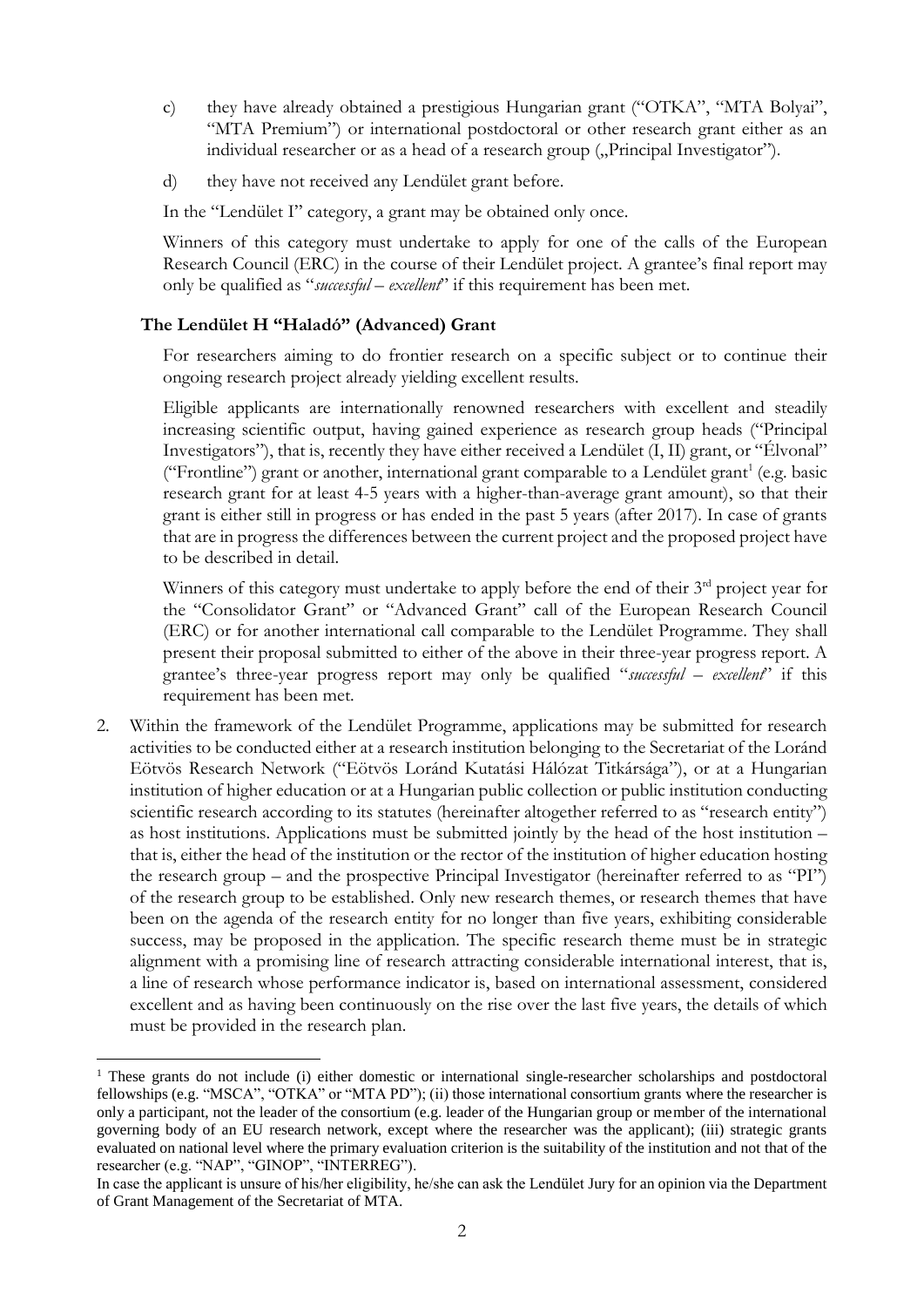- 3. The grant is non-repayable and its minimum amount is HUF 25 million per year throughout the grant scheme, while the maximum amount can be HUF 40 million on average per year in case of Lendület I, and can be HUF 50 million on average per year in case of Lendület H. Where the research involves the purchase and use of expensive research infrastructure/equipment/ instruments, in case of Lendület I a one-off extra amount of maximum HUF 50 million, and in case of Lendület H a one-off extra amount of maximum HUF 100 million may be planned. **Purchase of such expensive research infrastructure/equipment/instruments has to be planned for the first project year**. In the evaluation of the application, preference will be given to purchasing such infrastructure/equipment/instruments which would be useful for the entire host research entity (namely it would become a fundamental piece that could be used by several research groups of the host research entity and its use could be documented in the research project) and whose running and maintenance the host research entity could ensure. The necessity of purchasing such expensive infrastructure/equipment/instrument must be specifically explained in the budget plan justification, while details regarding its utilisation, operation and maintenance must be included in the research plan, and reference to all these must also be made in the host research entity's declaration. Planned overhead charges cannot exceed 20 per cent of the requested grant amount. The existence of the grantee's own resources is not required by the grantor.
- 4. A researcher may be a member or PI of only one Lendület research group at a time.
- 5. The prospective PI must ensure that in the case of receiving the Lendület grant, he or she will reside in Hungary throughout the duration of the entire grant period.
- 6. Applicants must be registered users of the Hungarian Scientific Bibliography Database ("Magyar Tudományos Művek Tára", hereinafter referred to as "MTMT"), and their publication data stored there must be up-to-date.

#### **Submission of applications, requirements regarding form and content**

Applications must be submitted in English via the electronic submission portal of Lendület [\(https://palyazat.mta.hu/lendulet\\_2022\)](https://palyazat.mta.hu/lendulet_2022). Applications in the fields of the humanities and social sciences may, in justified cases, be submitted exclusively in Hungarian. The deadline for electronic submission is

#### **16:00 CET, 16th March 2022.**

The *host research entity's declaration*, to be downloaded from the submission portal and to be signed by the head of the host research entity and its chief financial officer, as well as the *applicant's declaration*, to be downloaded from the same portal and to be signed by the applicant, shall also be submitted by post\* in one copy each to the Department of Grant Management of the Secretariat of MTA (hereinafter referred to as "Department of Grant Management") (name and address: MTA Titkársága, Kutatási Pályázatok Osztálya, Nádor utca 7., H-1051 Budapest), with the latest date of the postmark being the electronic submission deadline specified above. The reference *"Lendület pályázat 2022"* ("Application for Lendület 2022") shall be put on the envelope containing the documents. No application fee shall be charged.

\*In case the applicant has signed the above-mentioned declarations, submitted electronically, using either "AVDH" electronic signature (qualified digital certificate) provided for in the relevant Government Regulation or other qualified electronic signature, he/she will not need to submit any paper copy of these documents by post.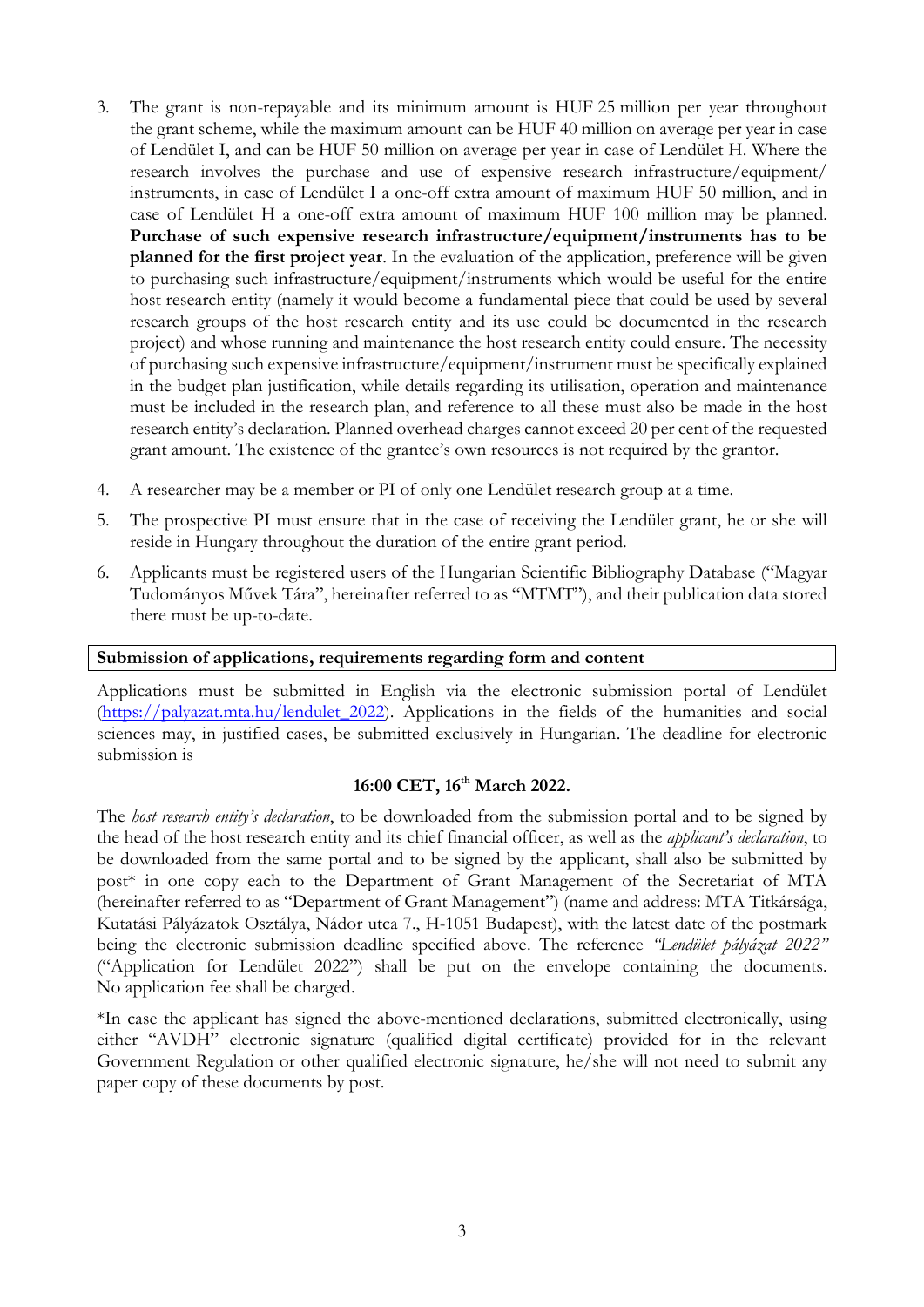For further information regarding the full application procedure, applicants are requested to contact the staff of the Department of Grant Management at the e-mail address [lendulet@titkarsag.mta.hu,](mailto:lendulet@titkarsag.mta.hu) or by phone at

+36 1 411 6336 (for the humanities and social sciences)

+36 1 411 6177 (for the life sciences)

+36 1 411 6287 (for mathematics and physical sciences and engineering).

The submission portal of Lendület can be entered by using the username and password valid for the Academy's Database ("MTA Akadémiai Adattár", hereinafter referred to as "AAT"). The submission portal automatically retrieves the prospective PI's data stored in the AAT, so these data should and can only be modified in the AAT. To ensure that the data used are up-to-date, applicants are requested to update their data in the AAT where relevant.

If the applicant has not registered in the AAT yet, registration can be done using *Guide 1*. If the applicant has already got an AAT username and password (or after registration has been successfully completed), the applicant should follow the instructions in the Guide from point 3 onwards, so as to fill in the obligatory data in the AAT.

On the submission portal of Lendület, *Guide 2* should be consulted for completing and submitting the application.

The Secretariat of MTA shall perform the administrative duties related to the management of the Lendület Programme pursuant to § 19 (1) of Act XL of 1994 on the Hungarian Academy of Sciences (hereinafter referred to as the "Academy Act").

# **The application package must include:**

*The following details to be entered in the online application forms on the submission portal:*

- Personal data of the prospective PI (name, date of birth, citizenship, sex, contact details, name of current employer, scientific degree and date of its acquisition, MTMT registration number);
- Basic data of the application (Lendület category, application title, field of science, short description of the research project, short summary for the media, name of the research group, name of the host research entity);
- A list of the prestigious Hungarian grants ("OTKA", "MTA Bolyai", "MTA Premium", "MTA Lendület") or international postdoctoral or research grants (e.g. ERC) which the prospective PI has already obtained (name of the grant, research subject, period, result/qualification);
- The prospective PI's scientific results, scientometric data and publication activity;
- The grant amount requested, broken down in annual amounts (in million HUF);
- Additional data (suggested foreign reviewers or Hungarian reviewers living abroad, their contact details, reviewers whose involvement should be avoided, information about proposed group members, and in the case of an age limit extension request, the number of children the prospective PI has).

*The following documents to be uploaded to the submission portal (in PDF format):*

- A **research plan** (using the template which can be downloaded from the submission portal), which shall be composed of:
	- I) A brief summary of the proposed research project in Hungarian and in English;
	- II) A short description of the five-year research project; in addition, in the case of applications in the humanities and social sciences, possible suggestion by the applicant as to the major evaluation criteria to be used for the progress reports (for further details see the *"Funding conditions for grantees"* section);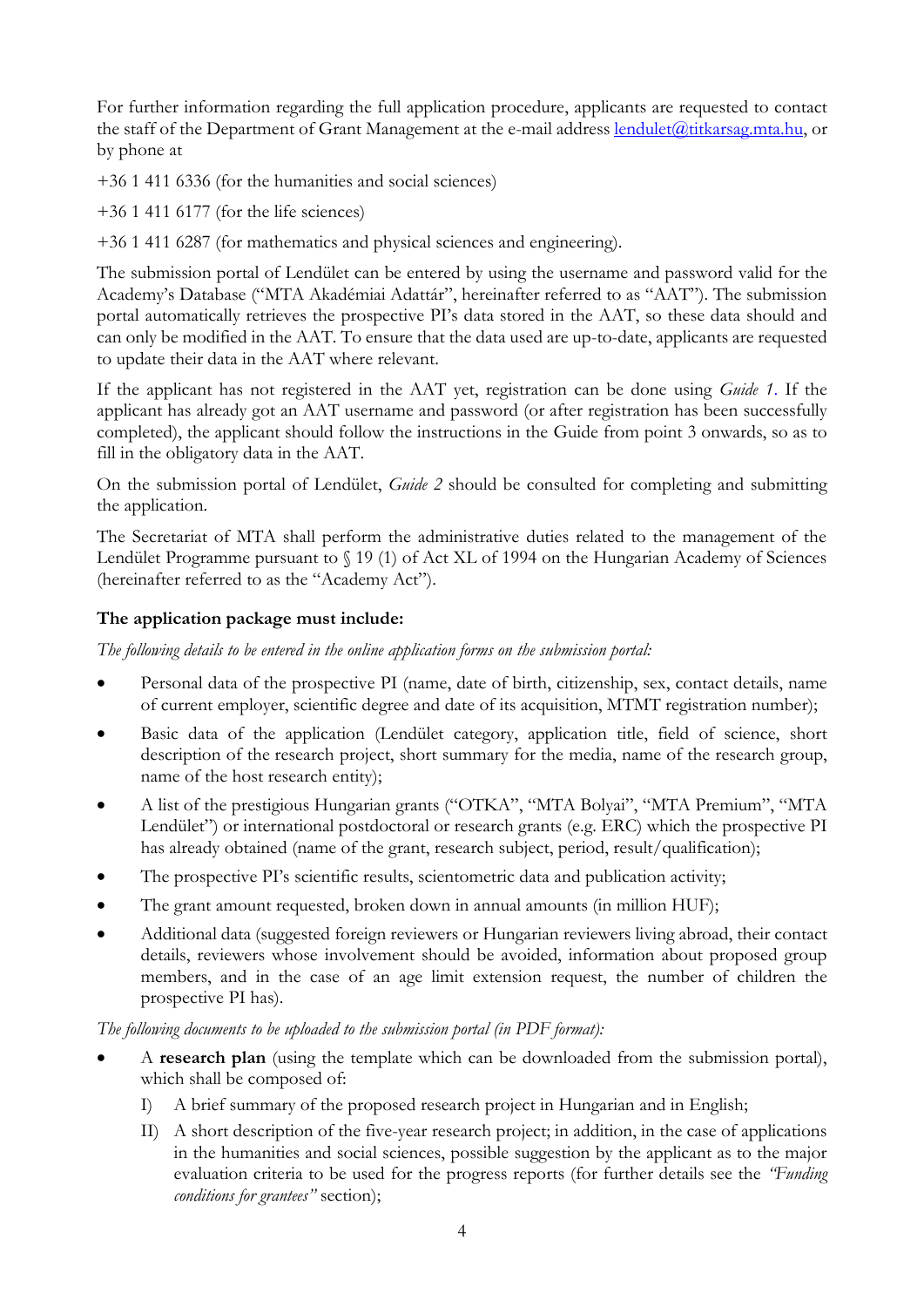- III) A detailed work plan for the first three-year phase of the research project, with a breakdown of tasks by year, including envisaged output and publication activity;
- IV) Antecedents of the research project in terms of personnel and institutional background:
	- A) the prospective PI's and the main project participants' respective CVs, to be complemented with the bibliographic data and the number of independent citations of the 5 most important publications over the last five years as well as the bibliographic data and the number of independent citations of further 5 significant publications;
	- B) an outline of how the planned research fits into the strategic plans of the host research entity and the reasons for the support of the line of research represented by the planned project; in addition, a description of the host research entity's infrastructure, scientific capacities and its contribution to the successful implementation of the planned research project.

Where reallocation of financial or human resources by the host research entity to the research project is being planned, the relevant financial data shall be given in detail (under the budget plan justification as well).

Where the purchase of expensive research infrastructure/equipment/instrument is being planned, details shall be given regarding the way the host research entity will ensure its utilization, operation and maintenance.

Where an application is submitted by a researcher already working at the host research entity, the applicant shall explain why he/she is submitting an application for a Lendület project to be implemented at his/her own current research entity;

- V) An aggregated budget plan for the entire grant period with an annual breakdown, supplemented by a justification in which  $-$  if relevant  $-$  the necessity of purchasing expensive infrastructure/equipment/instrument has to be explained;
- **MTMT tables showing aggregated data** (summary table) **and data specific to fields of science** (specialty table) (for setting and downloading the tables consult *Guide 3*);
- A **budget plan** (using the template which can be downloaded from the submission portal);
- A **declaration by the host research entity** (using the template which can be downloaded from the submission portal), signed by the head and chief financial officer of the host research entity. In the case of purchasing expensive infrastructure/equipment/ instrument, the details regarding its utilisation, operation and maintenance must also be included in the declaration;
- A **declaration by the applicant** (on the authenticity and correctness of the data provided, on the applicant's place of residence being in Hungary, on an age limit extension request where relevant, and on the processing of personal data, using the template which can be downloaded from the submission portal), signed by the prospective PI.

### *The following original documents to be submitted also on paper (by post):*

- the **host research entity's declaration** (using the template downloadable from the submission portal), which shall be signed by the head of the host institution and its chief financial officer;
- the **applicant's declaration** (using the template which can be downloaded from the submission portal), which shall be signed by the prospective PI.

The applications submitted will be checked by the Department of Grant Management. Where the application meets the formal requirements specified in the call, the Department of Grant Management shall, at the latest by the 7th day after submission, send to the applicant a confirmation of admission of the application for evaluation; otherwise, it shall reject the application without evaluating it.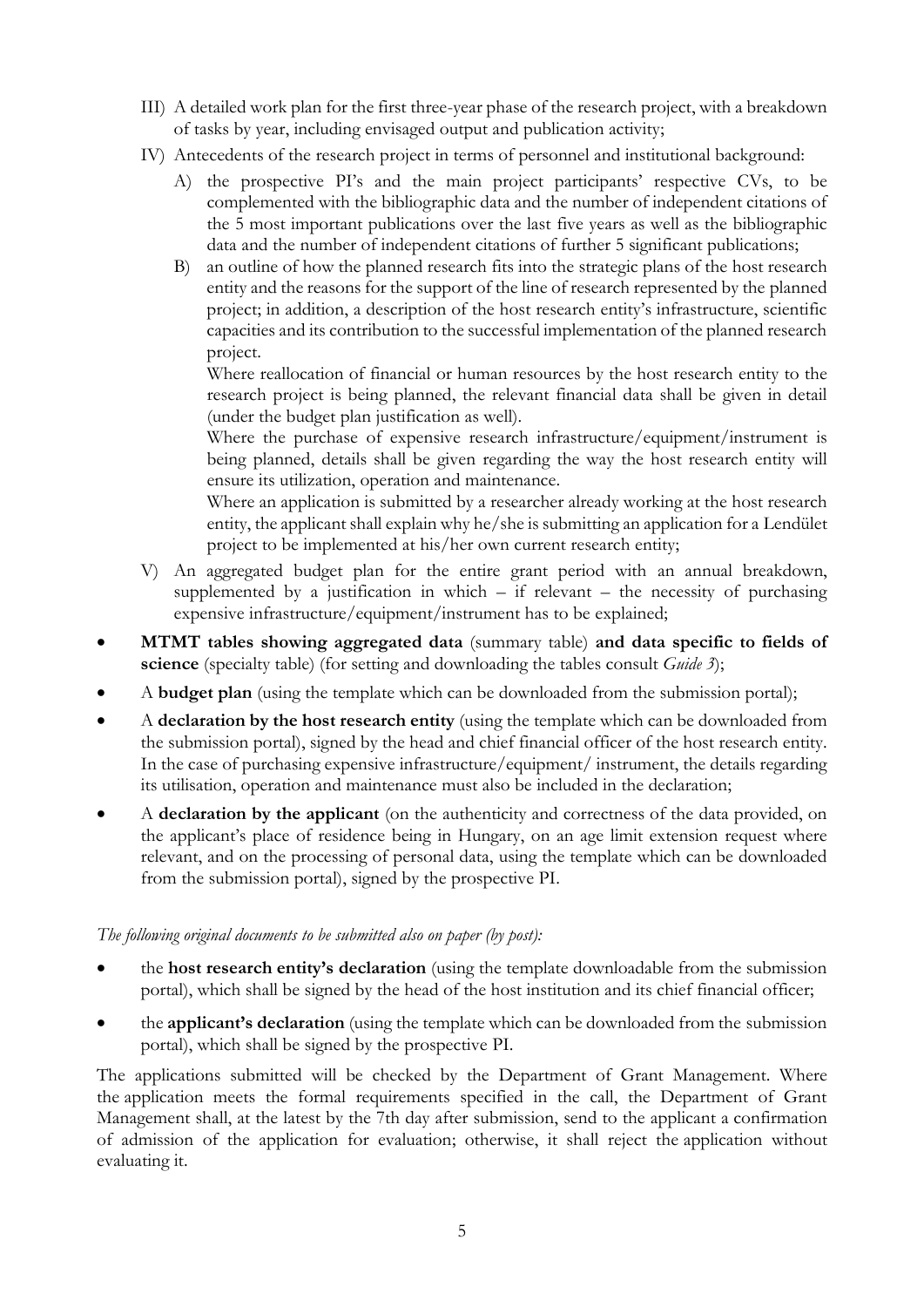The application shall be rejected without evaluation if (1) the applicant is personally ineligible to apply; (2) the documents required in the call are received after the time limit; (3) the applicant has provided information which is either false, forged or misleading, and which could substantially affect the outcome of the decision upon evaluation. In the event that an application which has been admitted for evaluation turns out to be incorrect or incomplete, the Department of Grant Management shall call on the applicant to remedy the deficiencies identified. Such remedy of deficiencies may be allowed once, and the applicant must provide the correct or complete version within five (5) working days after receipt of the notification to this effect. Should the applicant provide a rectification which contains an error or which is incomplete, or should the applicant fail to correct any irregularities within the specified time limit, the application may be rejected by the Secretary-General of MTA without further examination of its content. The grantor shall provide reasons for the rejection.

# **Legal remedy**

No legal remedy may be sought concerning the substance of the decision on the results of the call.

### **Information on how to lodge a complaint**

Applicants may lodge a complaint, addressed to the President of MTA, should they believe that a procedural element of the call procedure or of the decision-making concerning the award of the grant, or of the issue of the grant award document or of the transfer of the state-funded grant amount or of the recovery of undue payments has violated in any way a legislative provision or has been contrary to what has been provided for in this call for applications. No complaint may be lodged concerning the scientific evaluation of the applications. The complaint shall contain the name and address of the applicant lodging the complaint, the specification of the contested measure or of the instance of inaction, the description of the relevant facts, the identification of the specific legislative provision or provision of this call which was allegedly violated by the contested measure or instance of inaction, and the signature of the applicant lodging the complaint.

The complaint may be submitted only once within 15 days following the receipt of the notification about the decision containing the contested measure or implying an instance of inaction, via e-mail to the address [lendulet@titkarsag.mta.hu](mailto:lendulet@titkarsag.mta.hu) and at the same time by post, using the postal address of the Department of Grant Management: MTA Titkársága, Kutatási Pályázatok Osztálya, Nádor u. 7., H-1051 Budapest. The complaint shall be decided on by the President of MTA within 30 days following its receipt, based on a review which shall be limited to matters which are being specifically contested in the complaint. Incomplete complaints, or complaints lodged after the above-mentioned deadline or complaints concerning the scientific evaluation shall be rejected without further examination.

### **Evaluation of the applications submitted**

In the evaluation and ranking of the applications, preference will be given to researchers presently living abroad who have already earned international recognition for their research conducted abroad and are planning to return to Hungary.

The evaluation of the applications proceeds in two stages. In stage one, formally valid applications are reviewed anonymously by at least three experts, Hungarian and foreign nationals, invited by the Lendület Jury. The reviews shall contain a descriptive assessment of the applications as well as a score along the guidelines previously determined. In their descriptive assessment, reviewers must make it clear whether or not they recommend the applications for funding and also whether or not they consider the requested grant amounts realistic. If they think that the grant amounts requested are not realistic, they may recommend a modification of the grant amounts. The criteria of preference laid down in the call for applications shall be applied by the Lendület Jury.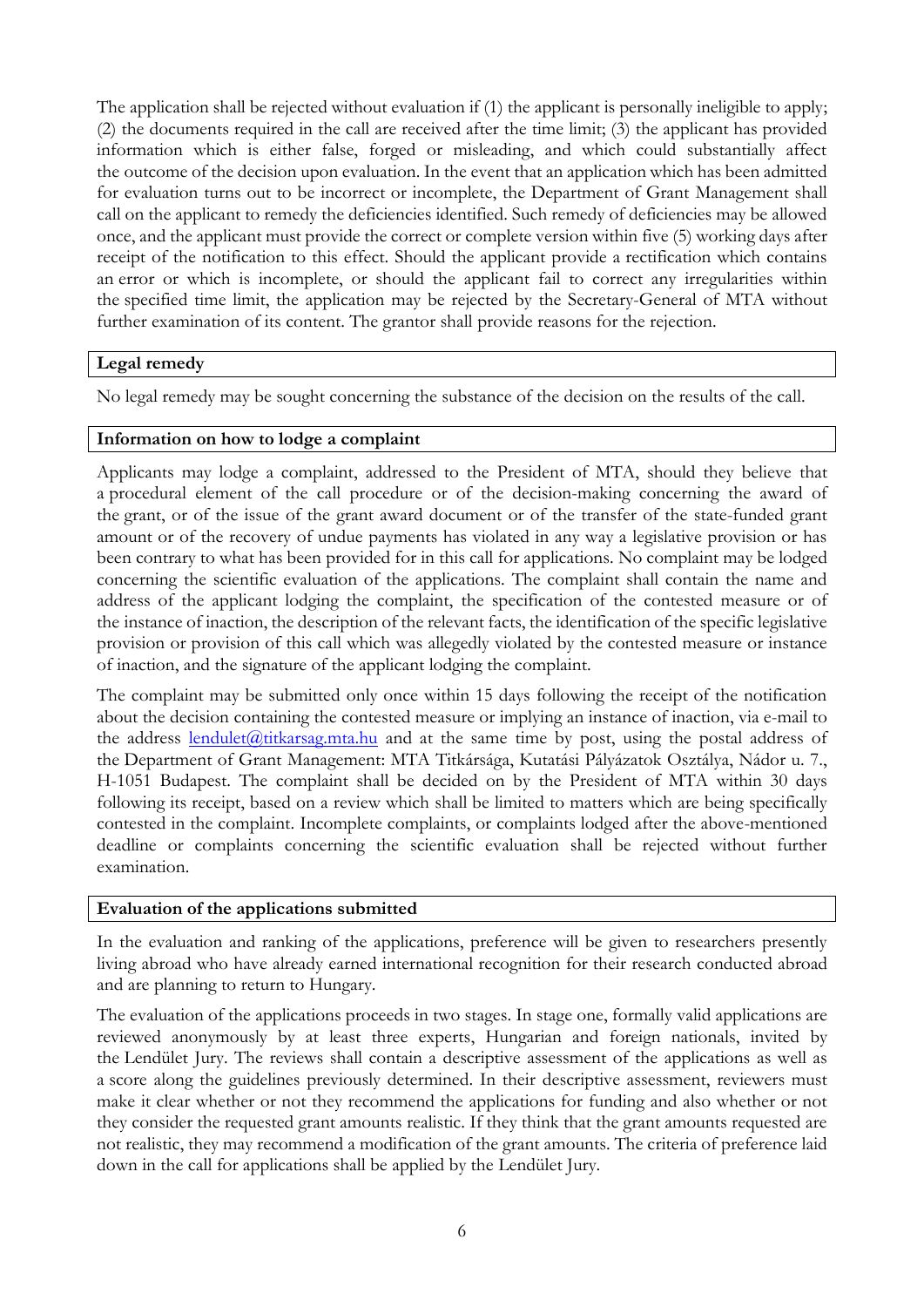# **Evaluation criteria:**

A) **Comprehensive scientific evaluation of the research project** in terms of the importance, novelty and international competitiveness of the topic, and in terms of envisaged performance and feasibility

*Maximum score: 10 points*

B) **Evaluation of the prospective PI's scientific performance** – grants obtained, scientific performance and publications especially in the last five active years

*Maximum score: 10 points*

C) **Overall evaluation of the application** – how strong the basic research aspect of the project is, its relevance for science, societal impact, applicability, the prospective PI's and other project participants' capability to accomplish the research work, how realistic the requested grant amount is, expected efficiency (results envisaged, proportionality of required resources and costs), suitability of the host research entity

*Maximum score: 5 points*

Maximum scores on each aspect must be specifically justified by the reviewers.

*Total maximum score: 25 points*

D) **Statement** (yes/no) **as to whether the reviewer recommends the application for funding**, also taking into account the extent to which the host research entity is prepared and suitable to host the project.

E) **Statement** (yes/no) **as to whether the reviewer considers the budget plan of the application as realistic**. If the reviewer thinks that the budget plan is not realistic, but the application is otherwise worthy of support, the reviewer shall propose another grant amount which he/she finds more realistic and sufficient for the implementation of the research project envisaged.

After collecting the reviews, in stage two of the evaluation process the Lendület Jury invited by the President of MTA shall evaluate and rank the applications, taking into account the anonymous reviewers' descriptive assessments and scores as well as the differences between scores and the provisions setting out the criteria of preference. The number of applications ranked by the Lendület Jury shall be 30 percent higher than the number of applications that can be funded from the budget earmarked for the Lendület grant scheme.

Based on the ranking by the Lendület Jury, the Lendület Committee shall propose to the President of MTA a list of the applications to be selected for funding as well as the respective grant amounts.

The final selection decision shall be made by the President of MTA within 90 calendar days after the application submission deadline.

Applicants shall be notified of the call results by the Department of Grant Management via e-mail within 10 working days after the decision has been made. Within 10 working days after the announcement of the call results, applicants will be provided access to the anonymous reviews of their respective applications on the submission portal. A list of the winners and the titles of their research projects will be made public on MTA's website.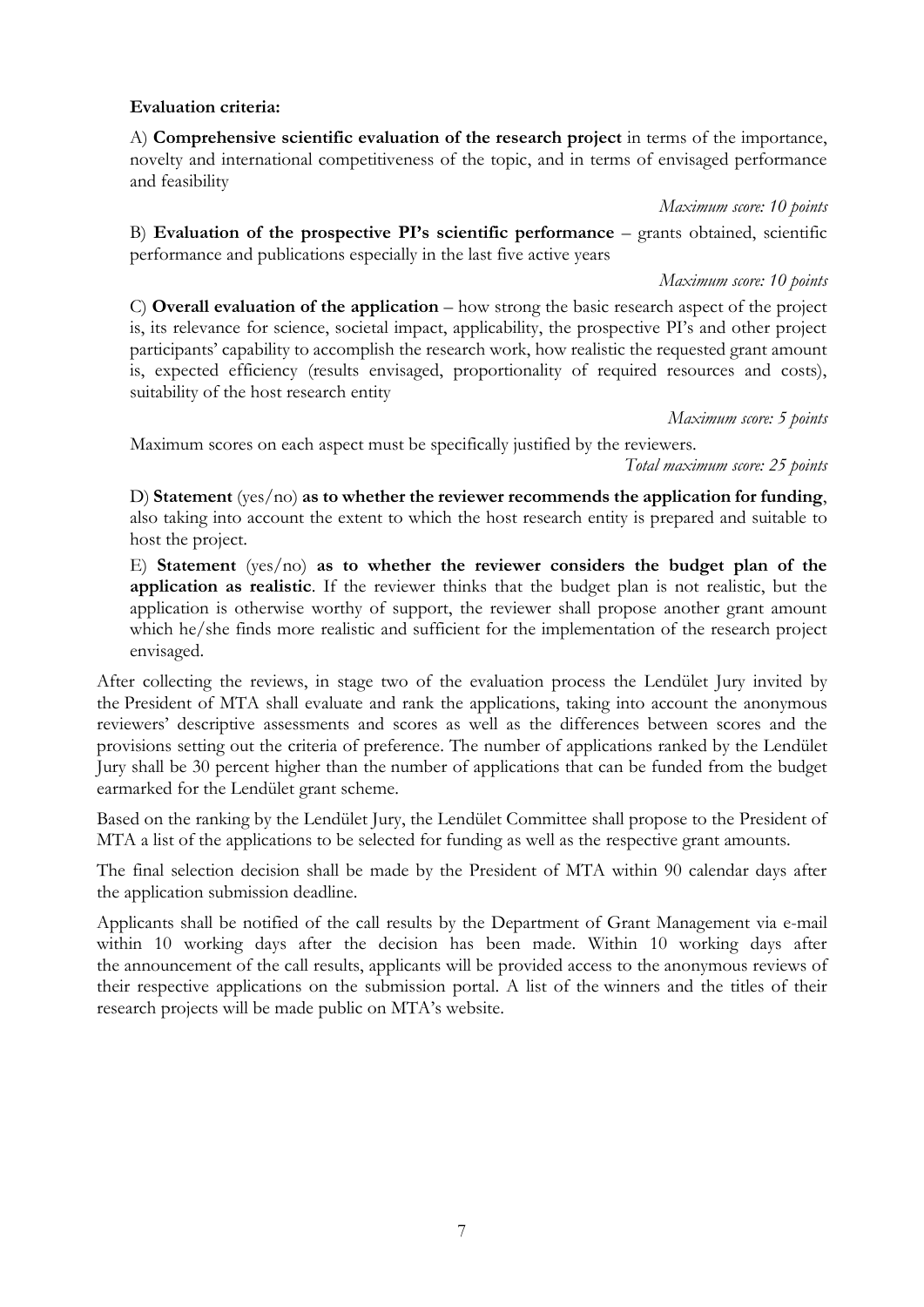#### **Funding conditions for grantees**

Upon meeting the conditions laid down in the grant award document, the applicant shall be entitled to a non-repayable grant amount, which shall be allocated on a yearly basis. The annual state-funded grant amounts shall be set in view of the part of the budget which has been earmarked for the Lendület grant scheme for the given year.

The detailed rules concerning the transfer and the use of the state-funded grant amounts as well as the eventual repayment of unduly used grant amounts shall be laid down in the grant award document. The grant award document shall be issued within 30 days of the announcement of the call results.

Upon the starting date of the Lendület grant period, the PI of the Lendület research group concerned will be required to renounce any Bolyai János Research Scholarship he or she may have obtained previously and to refrain from participating in any running Lendület project.

Upon the entry into force of the grant award document, the PI of the Lendület research group concerned will be required to reside in Hungary.

The grant may be used for both personnel and operational expenditures. The grant may cover the remuneration/salary for the PI, including social charges, or a wage supplement. Unless the successful applicant has already been employed by the host research entity at the time of the award of the Lendület grant, the host research entity shall appoint him/her to full-time public employee status based on the declaration of commitment it has issued as host research entity. If the successful applicant has already been employed by the host research entity at the time when the Lendület grant period begins, he/she may be entitled to a wage increase/wage supplement to be covered from the grant.

It is required that the PI of the research group retain during the Lendület grant period full-time public employee status at the host research entity and that at least 50 percent of the PI's full working time (at least 0.5 FTE) be dedicated to the Lendület project. The FTE value incorporating the PI's involvement in other grants and projects cannot exceed 1 in any period throughout the duration of the Lendület project.

The budget plan may provide for a gross remuneration/salary of HUF 1,200,000/month for the PI in the "Lendület I" category, and a gross remuneration/salary of HUF 1,600,000/month in the "Lendület H" category, to be covered from the grant. The provision of higher amounts to be covered from the grant may be allowed only in duly justified cases. Such justification has to be specifically presented in the budget plan, and the decision on any higher remuneration shall be made by the Lendület Jury.

Where the applicant has already been employed by the host research entity, he/she can apply for a wage increase/wage supplement for the extra work performed by selecting from the two options below, the one which is more favourable to him/her, and in case the applicant is awarded the grant, the host research entity will have to declare the PI's wage increase/wage supplement based on the option he/she has selected:

1. the PI shall receive maximum the difference between the amount of his/her regular remuneration (including social charges) fixed in his/her appointment or employment contract and the amount of remuneration/salary indicated in this call above (including social charges) as a wage increase/wage supplement to be covered from the Lendület grant, or

2. the PI shall receive a wage increase/wage supplement of HUF 380,000/month in the "Lendület I" category, and HUF 450,000/month in the "Lendület H" category, to be covered from the Lendület grant.

The PI has to declare in the applicant's declaration and also indicate in the justification of the budget plan which of the above two options he/she would select for declaring the wage increase/wage supplement to be covered from the Lendület grant.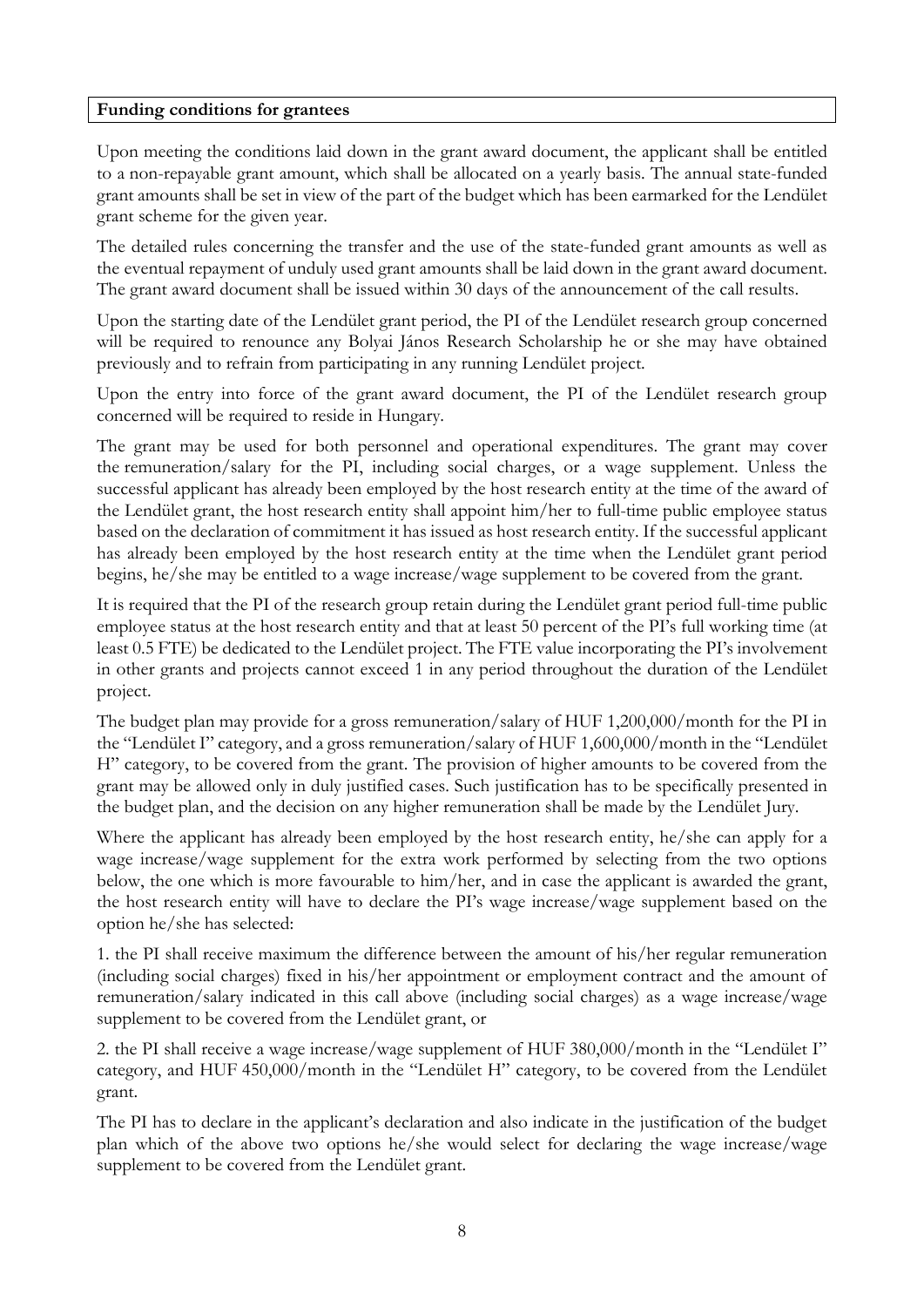In addition to this, the grant may cover, in accordance with what has been set out in the application, the salary of one or more researchers, including related social charges, current expenses such as material and supplies and overheads related to the project, and the purchase of new instruments needed for the research. The PI and the members of the research group may not carry out under any other legal relationship the same research activities as those carried out in the project funded from the Lendület grant.

The PI of the Lendület research group must prepare a progress report each year on the group's work. This report shall be reviewed by the Lendület Jury and the higher-ranking Lendület Committee, both having been invited by the President of MTA.

The annual ( $1<sup>st</sup>$  year,  $2<sup>nd</sup>$  year,  $4<sup>th</sup>$  year) progress reports will be short summaries of the research work performed and the results achieved. Each report will be reviewed anonymously by one expert. The indicative qualification of the progress reports shall be *"successful"* or *"unsuccessful"*.

The three-year progress report shall be a detailed summary of the research work completed by the research group in the first three years of the project, highlighting the most important results of international importance, to be complemented with an oral presentation. The final report, to be submitted following the  $5<sup>th</sup>$  year of the project, shall be a comprehensive account of the performance of the research group, to be complemented with an oral presentation. The three-year progress report and the final report shall each be reviewed anonymously by 3 experts. The PIs' oral presentations shall be heard and judged by the members of the competent section of the Lendület Jury. The three-year report and the final report shall be qualified as *"successful"* or *"unsuccessful"*, and within the former, the categories *"excellent"*, *"good"* and *"sufficient"* shall be distinguished.

Researchers applying in a field of the humanities and social sciences may in their application propose a choice as to which of the procedures should be used in applying the major evaluation criteria for the evaluation of the project from the  $3<sup>rd</sup>$  project year; however, this cannot be changed later:

- in evaluation procedure "A", the evaluation shall be based on the originality of the researcher's own discoveries, theories, interpretations, innovative achievements or the amount of grant funds obtained;
- in evaluation procedure "B", the evaluation criteria shall include the novelty of the research, publication activities, conference papers, international integration, mentoring of young researchers and public outreach.

Evaluation procedure "A" is typically suitable for the social sciences, while evaluation procedure "B" is typical for the humanities.

Based on the reports and their evaluations, the relevant sections of the Lendület Jury shall put forward their proposals regarding the acceptance and classification of the reports to the Lendület Committee. The Lendület Committee shall formulate its opinion based on the proposals submitted by the sections of the Lendület Jury and on the reports themselves. Relying on the opinion formulated by the Lendület Committee, the President of MTA shall decide on the qualification of the given research group's performance and the PI of the research group and the head of the host research entity shall be notified of his decision.

Where it is established in the evaluation that the research group's scientific performance has been *"unsuccessful"* for the first 3 years, the grant amount meant to cover the period from the date of entry into force of the relevant decision of MTA's President up to the end of the 4<sup>th</sup> year of the project may be used by the group only to such an extent as to cover the costs of the phase-out, that is, the costs of the dissolution of the research group.

During the grant period, Lendület research groups are expected to draw up their independent research programmes, to act as advisors to students preparing for university-level scientific competitions or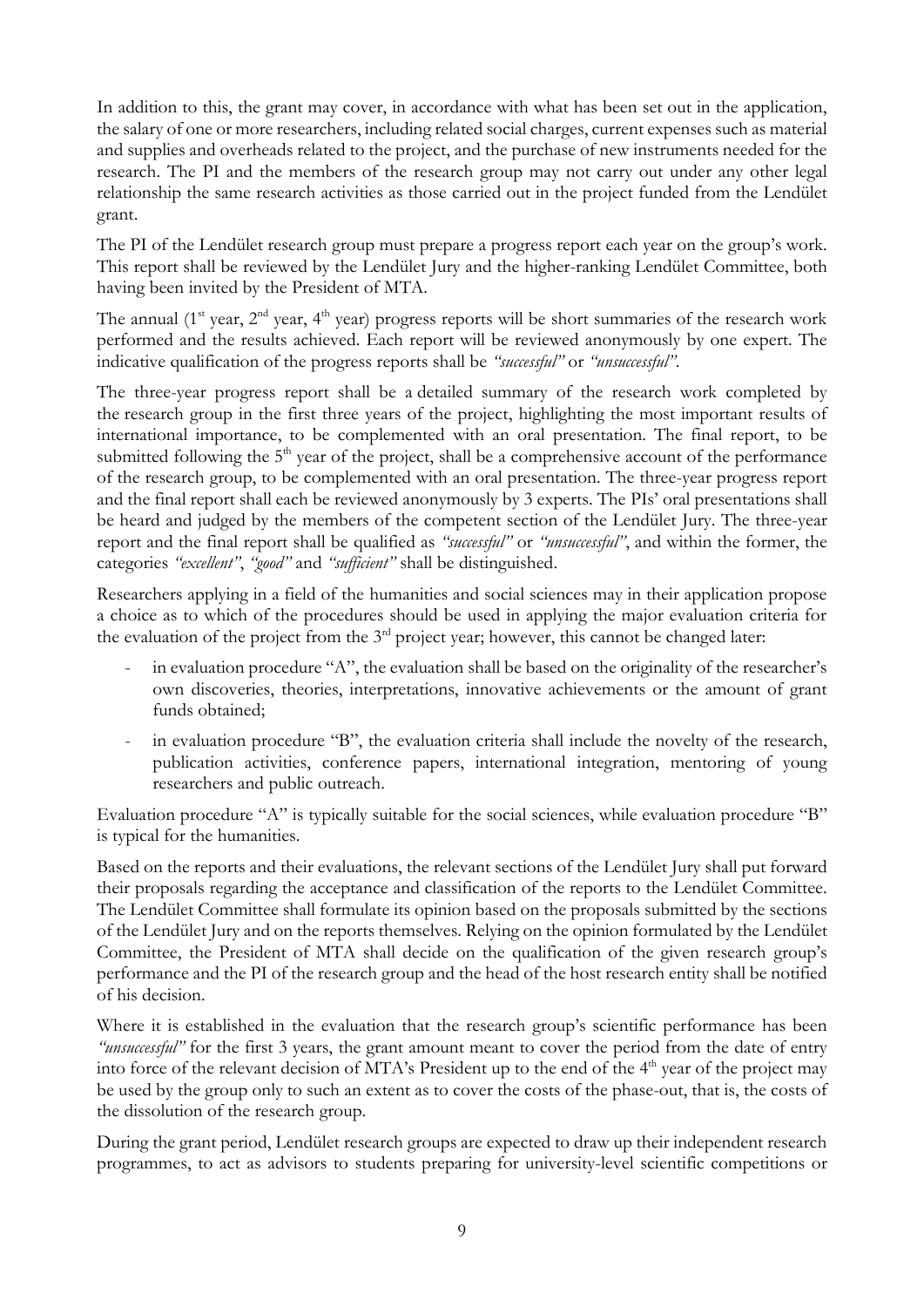preparing their PhD dissertations, and they are expected to make every effort for their own successful participation in Hungarian and international research grant calls.

The PI shall ensure that the data of any publication (and in the case of collections of articles any of the articles included therein) produced and published using the Lendület grant are uploaded in digital format to the system of MTMT operated by the MTA Library and Information Centre ("MTA Könyvtár és Információs Központ", hereinafter referred to as "MTA KIK"), as well as in PDF/A format to the institutional repository classified by MTA KIK REAL or by MTMT's Repository Classification Board ("MTMT Repozitóriumminősítő Bizottsága") no later than the date when the final report is submitted, or in the case of publications released following the submission of the final report, within 30 days from their release.

Publications prepared within the framework of the Lendület Programme shall contain as affiliation the Lendület research group concerned, with its name written in full. The full name of the research group shall consist of the acronym of the grantor, MTA, and that of the host research entity, joined with a dash, the name of the Lendület Programme and the name of the research group: in Hungarian e.g. MTA–XXX Lendület Alpha Kutatócsoport, in English e.g. MTA–XXX Lendület "Momentum" Alpha Research Group.

In any publication issued as part of the Lendület project, the PI shall make sure that a statement appears in the publication saying this document has been issued with the support of MTA within the framework of the Lendület Programme. Where the PI of the Lendület research group obtains an ERC grant during the Lendület grant period, the grant award document related to the Lendület project may, subject to the proposal of the Lendület Committee and the decision of MTA's President, be modified accordingly.

# **Further information**

MTA hereby informs applicants of the following:

- a) The Hungarian State Treasury operates a monitoring system regarding budgetary funding and is involved in the coordination of the use of budgetary support funds. A support decision not registered in the monitoring system may not serve as a basis for valid funding.
- b) By providing data for the monitoring system, MTA shall ensure that in the case of funding through a grant process, the data of the call for applications are published on the relevant website, as are all data related to facts occurring or conditions determined by MTA in connection with the use of the grant amount, as well as data related to facts and conditions concerning the legal relationship between grantor and grantee, the provision of the grant amount, and any reporting requirement. The data registered in the monitoring system may be deleted after 5 years from the last calendar day of the year in which the decision of support was made.
- c) The legal provisions on the right to informational self-determination set out what shall be considered as data of public interest. The data which would not qualify as such in the first place but are being processed by an individual or a body
	- who/which is in charge of the preparation of the call for applications;
	- who/which is in charge of the announcement of the call for applications;
	- who/which is in charge of the preparation of the decision on the award of the grant;

- who/which is in charge of the decision-making, and which are related to the call for applications or to the application process or to the decision on the award of the grant shall be considered data which are public on grounds of public interest, provided that they are not to be considered sensitive or special personal data.